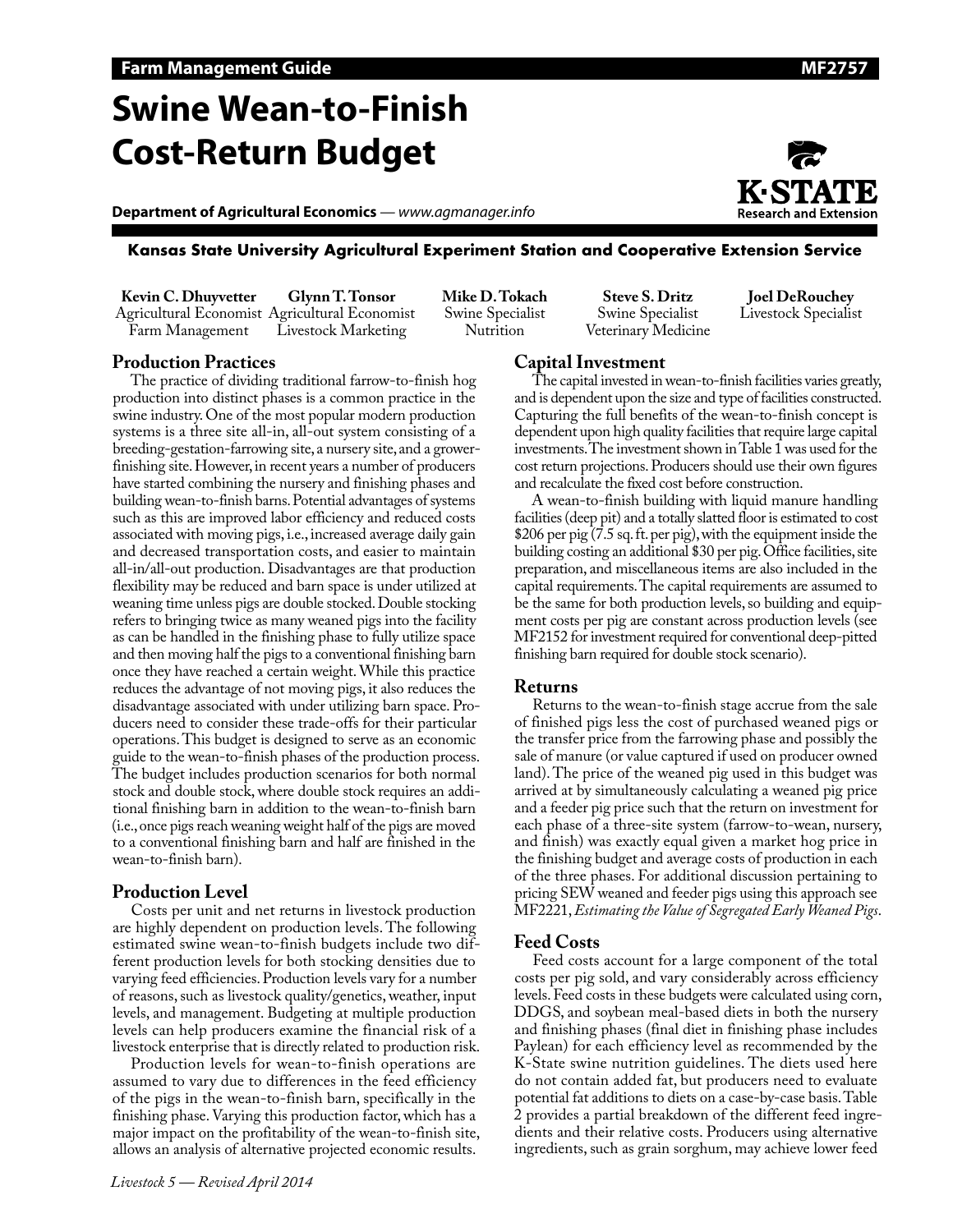costs. The break-even price needed to cover all costs (Line 21) is sensitive to changes in feed prices and to the purchase price of the weaned pig. Also, for a given selling price, the maximum amount a producer can pay for the weaned pig (Line 2) is sensitive to feed prices. The amount break-even selling or purchase prices need to be adjusted as feed prices and other factors vary are revealed in Table 3.

|                                 | Investment    |                      |              |              |                         |
|---------------------------------|---------------|----------------------|--------------|--------------|-------------------------|
| <b>Building Type</b>            | Per Pig Space | Per Square Foot      | Capacity     |              | <b>Total Investment</b> |
| Finishing Building<br>Equipment | \$206<br>30   | \$27.50 / $Sq$ . Ft. | $1,200$ Pigs |              | \$247,500<br>36,225     |
| Other (Office, Site, etc.)      |               |                      |              |              | 18,000                  |
|                                 |               |                      |              | <b>TOTAL</b> | \$301,725               |

**Table 1.** *New Facility Investment—1,200 Pigs (Wean-to-Finish Barn)1*

*1Producers double stocking their wean-to-finish barn during the nursery phase with 2,400 pigs would have another \$274,500 of investment for a 1,200-head conventional finishing barn (see MF2152 for investment details).*

| <b>Information Included in Wean-to-Finish Budget:</b> |                           |                     |  |  |  |  |
|-------------------------------------------------------|---------------------------|---------------------|--|--|--|--|
|                                                       | <b>Productivity level</b> |                     |  |  |  |  |
|                                                       |                           | <b>Normal Stock</b> |  |  |  |  |
| Feed efficiency (feed/gain, lbs)                      | 2.61                      | 2.43                |  |  |  |  |
| Average daily gain                                    | 1.61                      | 1.61                |  |  |  |  |
| Death loss, %                                         | 5.88                      | 5.88                |  |  |  |  |

|                                  | <b>Productivity level</b> |      |  |  |
|----------------------------------|---------------------------|------|--|--|
|                                  | <b>Double Stock</b>       |      |  |  |
| Feed efficiency (feed/gain, lbs) | 2.60                      | 2.42 |  |  |
| Average daily gain               | 1.54                      | 1.54 |  |  |
| Death loss, %                    | 6.88                      | 6.88 |  |  |

- **1. Finished pig sales:** based on a 275 pound finished pig and a market price of \$69.72 per cwt. (see MF1013 for details).
- **2. Less cost of weaned pig:** based on per head price of 13-pound weaned pig at \$44.75 per pig.
- **3. Less death loss:** based on the value of finished pig (with feed and transportation/marketing cost adjustment).
- **4. Manure credit:** based on nitrogen (N) and phosphate  $(P_2O_5)$  excreted per hog sold with manure stored in a deep pit (assumed 85% retained N from excreted amount) that would be available the following year for crop production valued at \$0.55/lb of N and \$0.52/lb of  $\overline{P}_2O_5$  less an application cost of \$0.01/gallon.
- **5. Grain:** corn see Table 2
- **6. Distillers:** distillers grains with soluble (DDGS) see Table 2
- **7. Protein:** 46.5% soybean meal (SBM) see Table 2
- **8. Other ingredients:** all ingredients other than grain, DDGS, SBM, and complete feeds – see Table 2
- **9. Complete feeds:** SEW and Transition diets see Table 2
- **10. Feed processing:** total tons of feed fed per pig sold see Table 2
- **11. Labor:** Based on 0.24 full-time employee (normal stock) and 0.38 full-time employee (double stock) at \$41,520/year (salary + benefits) divided by pigs sold/ year.
- **12. Veterinary, drugs, and supplies:** costs for prevention and control of disease.
- **13. Utilities, fuel, and oil:** telephone, utilities, fuel and oil allocated to swine enterprise.
- **14. Transportation and marketing costs:** trucking, commissions, etc.
- **15. Buildings and equipment repairs:** annual building and equipment repairs allocated to the swine enterprise calculated as 2.5% of the total investment.
- **16. Professional fees (legal accounting, etc.):** business and miscellaneous costs allocated to swine enterprise.
- **17. Depreciation on buildings and equipment:** based on the total original cost less salvage value of buildings and equipment on a per pig basis divided by the estimated life. The budget value for normal stock is based on a total investment for buildings of \$265,500 with a salvage value of 10% and an equipment investment of \$36,225 with a salvage value of 0%. A useful life of 25 years is used for buildings and 15 years for equipment.
- **18. Interest on buildings and equipment:** interest is charged on one-half the average investment [(initial  $cost +$  salvage value)  $\div$  2] for buildings and equipment at a rate of 6.5 percent divided by the number of feeder pigs sold per year.
- **19. Insurance and taxes on buildings and equipment:** based on 0.25% (insurance) and 1.5% (taxes, buildings only) times the original cost divided by the number of feeder pigs sold per year.
- **20. Interest on operating costs:** calculated on cost of weaned pig and one-half of operating costs at a rate of 6.5 percent for 165 days for normal stock and 171 days for double stock.
- **21. Average selling price of finished pig to cover total costs:** calculated by adding cost of feeder pig (Line 2) to total costs (Line C). This value is adjusted by death loss and divided by weight of finished pig to obtain the average break-even selling price per cwt.
- **F. TOTAL FEED COSTS:** sum of all feed costs including processing charge (lines 5-10).
- **22. Cwt. of pork produced:** weight of finished pig sold adjusted for death loss minus weight of weaned pig purchased divided by 100.
- **23. Feed cost/cwt pork:** total feed costs per hundredweight of pork produced (line  $F \div$  line 22).
- **G. ASSET TURNOVER:** (gross returns per pig plus cost of weaned pig divided by investment) asset turnover is the percentage of investment recovered by total returns. Inverting this measure allows different enterprises to be compared on the basis of capital required to generate a dollar of gross income.
- **H. NET RETURN ON INVESTMENT:** [(returns over total costs + interest on buildings and equipment + interest on weaned pig and operating costs) ÷ investment] Net return on investment is the percentage return on investment capital (both borrowed and equity). This measure enables comparisons to be made between enterprises as well as other investment alternatives.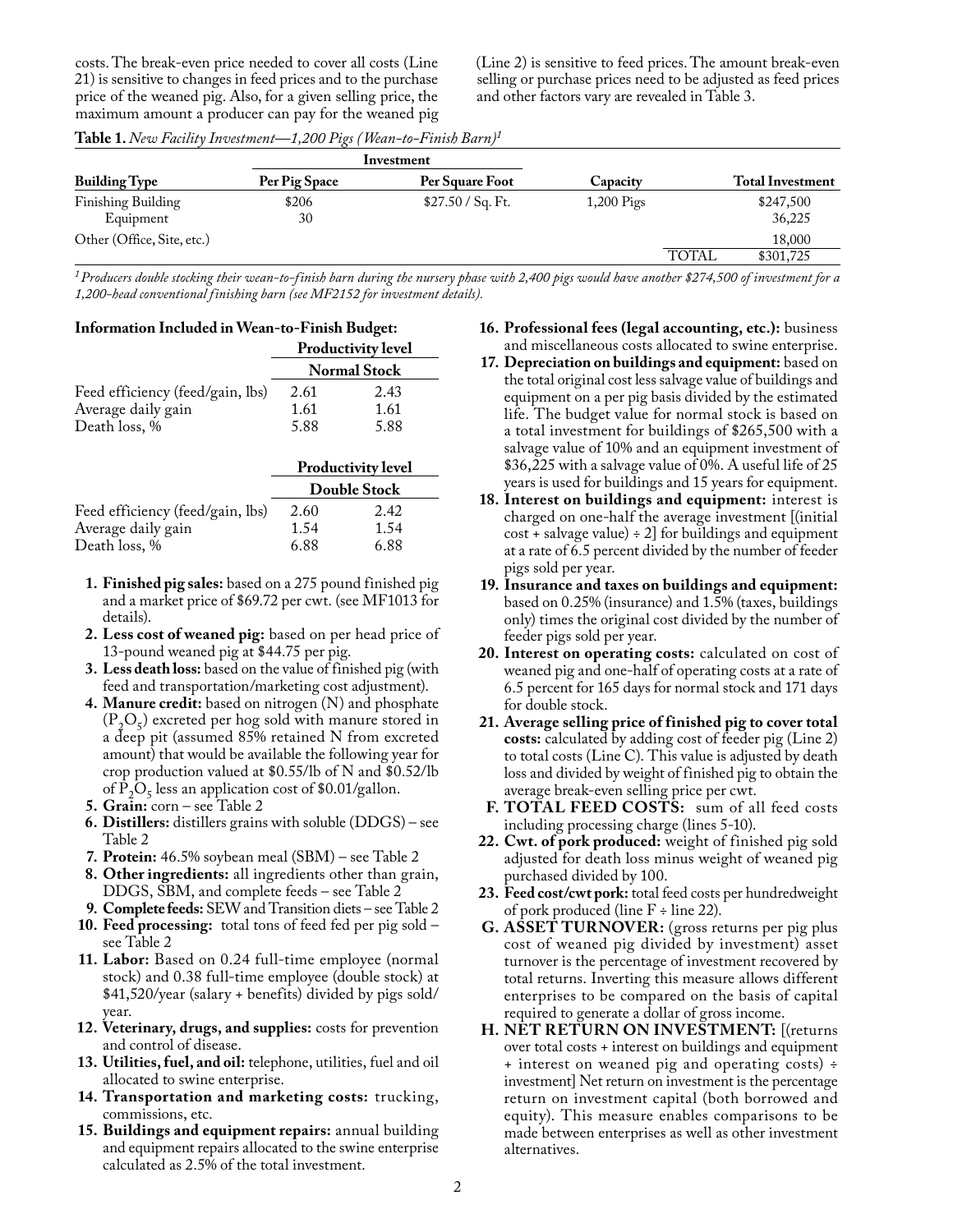## **SWINE WEAN-TO-FINISH COST-RETURN PROJECTIONS**

|                                                        | Feed efficiency (feed/gain, lbs) |    |                     |    |                     |    | Your Farm |  |
|--------------------------------------------------------|----------------------------------|----|---------------------|----|---------------------|----|-----------|--|
|                                                        | <b>Normal Stock</b>              |    |                     |    | <b>Double Stock</b> |    |           |  |
|                                                        | 2.61                             |    | 2.43                |    | 2.60                |    | 2.42      |  |
| <b>RETURNS PER PIG SOLD:</b>                           |                                  |    |                     |    |                     |    |           |  |
|                                                        |                                  |    | \$191.73            |    | \$191.73            |    | \$191.73  |  |
|                                                        | 44.75                            |    | 44.75               |    | 44.75               |    | 44.75     |  |
|                                                        | 8.36                             |    | 8.53                |    | 9.78                |    | 9.99      |  |
|                                                        | 5.08                             |    | 4.45                |    | 5.45                |    | 4.75      |  |
| A. GROSS RETURNS PER PIG SOLD  \$ \$143.70             |                                  |    | \$142.90            |    | \$142.64            |    | \$141.74  |  |
| <b>COSTS PER PIG SOLD:</b>                             |                                  |    |                     |    |                     |    |           |  |
|                                                        | \$40.24                          | \$ | \$37.50             | \$ | \$40.15             |    | \$37.42   |  |
|                                                        | 10.20                            |    | 9.50                |    | 10.17               |    | 9.48      |  |
|                                                        | 23.62                            |    | 22.02               |    | 23.57               |    | 21.97     |  |
|                                                        | 5.10                             |    | 4.75                |    | 5.09                |    | 4.74      |  |
|                                                        | 1.65                             |    | 1.54                |    | 1.65                |    | 1.54      |  |
|                                                        | 7.06                             |    | 6.58                |    | 7.04                |    | 6.56      |  |
|                                                        | 4.19                             |    | 4.19                |    | 3.32                |    | 3.32      |  |
|                                                        | 2.76                             |    | 2.76                |    | 2.76                |    | 2.76      |  |
|                                                        | 3.20                             |    | 3.20                |    | 2.67                |    | 2.67      |  |
|                                                        | 5.68                             |    | 5.68                |    | 5.68                |    | 5.68      |  |
|                                                        | 3.02                             |    | 3.02                |    | 2.97                |    | 2.97      |  |
|                                                        | 0.96                             |    | 0.96                |    | 0.96                |    | 0.96      |  |
| 17. Depreciation on buildings and equipment            | 4.79                             |    | 4.79                |    | 4.67                |    | 4.67      |  |
|                                                        | 4.27                             |    | 4.27                |    | 4.19                |    | 4.19      |  |
| 19. Insurance and taxes on buildings and equipment. _  | 1.90                             |    | 1.90                |    | 1.86                |    | 1.86      |  |
|                                                        |                                  |    | \$112.67            |    | \$116.75            |    | \$110.79  |  |
| 20. Interest on weaned pig and 1/2 operating costs     | 2.81                             |    | 2.73                |    | 2.89                |    | 2.80      |  |
|                                                        |                                  |    | \$115.39            |    | \$119.64            |    | \$113.59  |  |
| D. RETURNS OVER TOTAL COSTS (A-C)  \$ \$22.24          |                                  | \$ | $\overline{$27.51}$ | \$ | \$23.00             | \$ | \$28.15   |  |
| E. BREAK-EVEN FINISHED PIG SELLING PRICE, \$/cwt:      |                                  |    |                     |    |                     |    |           |  |
|                                                        | \$61.63                          | \$ | \$59.72             | \$ | \$61.36             | \$ | \$59.48   |  |
|                                                        | \$87.87                          | \$ | \$81.89             | \$ | \$87.67             | \$ | \$81.71   |  |
|                                                        | 2.46                             |    | 2.46                |    | 2.43                |    | 2.43      |  |
|                                                        | \$35.74                          |    | \$33.31             |    | \$36.07             |    | \$33.61   |  |
| G. ASSET TURNOVER $[(A + 2) \div \text{Investment}]^1$ | 132.5%                           |    | 131.9%              |    | 133.1%              |    | 132.5%    |  |
| H. NET RETURN ON INVESTMENT                            |                                  |    |                     |    |                     |    |           |  |
|                                                        | 20.62%                           |    | 24.26%              |    | 21.37%              |    | 24.96%    |  |

*1Investment equals total cost of weaned pig, buildings and equipment.*

| Table 2. Feed Requirements and Costs for Two Levels of Feed Efficiency–Normal Stocking Density <sup>1</sup> |  |  |
|-------------------------------------------------------------------------------------------------------------|--|--|
|-------------------------------------------------------------------------------------------------------------|--|--|

|                          | Feed Efficiency (feed/gain, lbs) |                     |         |                   |                       |  |
|--------------------------|----------------------------------|---------------------|---------|-------------------|-----------------------|--|
|                          | 2.61                             | 2.43                | 2.61    | 2.43              | Average               |  |
| Feed                     |                                  | Pounds fed/pig sold |         | Cost per pig sold | cost/ton <sup>2</sup> |  |
| Corn (\$4.95/bu)         | 455.2                            | 424.3               | \$40.24 | \$37.50           | \$117.83              |  |
| Soybean meal (\$452/ton) | 104.6                            | 97.5                | \$23.62 | \$22.02           | \$69.18               |  |
| $DDGS$ (\$198/ton)       | 102.9                            | 95.9                | \$10.20 | \$9.50            | \$29.86               |  |
| Other ingredients        | 16.0                             | 14.9                | \$5.10  | \$4.75            | \$14.94               |  |
| Complete feeds           | 4.2                              | 3.9                 | \$1.65  | \$1.54            | \$4.84                |  |
| Processing (\$20.80/ton) | 678.8                            | 632.6               | \$7.06  | \$6.58            | \$20.67               |  |
| <b>TOTAL</b>             | 683.0                            | 636.5               | \$87.87 | \$81.89           | \$257.32              |  |

*1 Values for Double Stocking Density are similar with slight rounding differences.*

*2 Portion of the total diet cost attributed to a particular ingredient.*